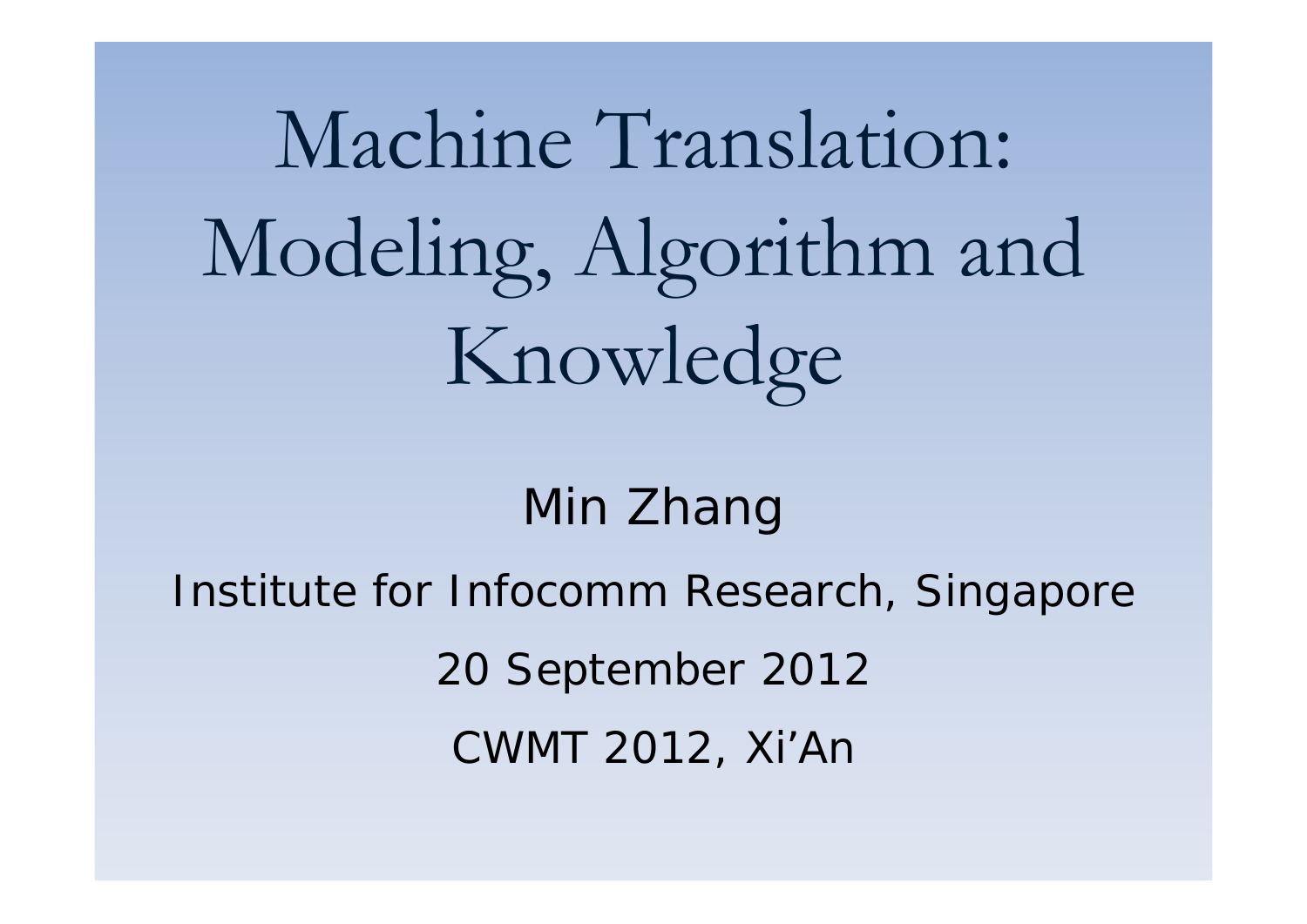# MT Sample Results

**(S)** Did you know that your investment advisor will tell you that fine wine investment consistently delivers between 12 and 30% growth in value? From mid-2009 to 2011, the APM Fine Wine Index, which tracks price movements among investment wines, rose to 176 from 103 points.

**(T1)** 你知道吗,你的投资顾问会告诉你,始终如一地提供优质葡萄酒投 资12至30%的增长值吗?从2009年年中到2011年的APM美酒指数,追 踪在投资葡萄酒的价格走势,从103点上升到176。

**(T2)** 你知道你的投资顾问会告诉你,葡萄酒投资始终提供之间的<sup>12</sup> 和 30%的增长,价值?从2009年2011,杀伤人员地雷的精品葡萄酒指 数,跟踪价格变动之间的投资葡萄酒,上升至176,103分

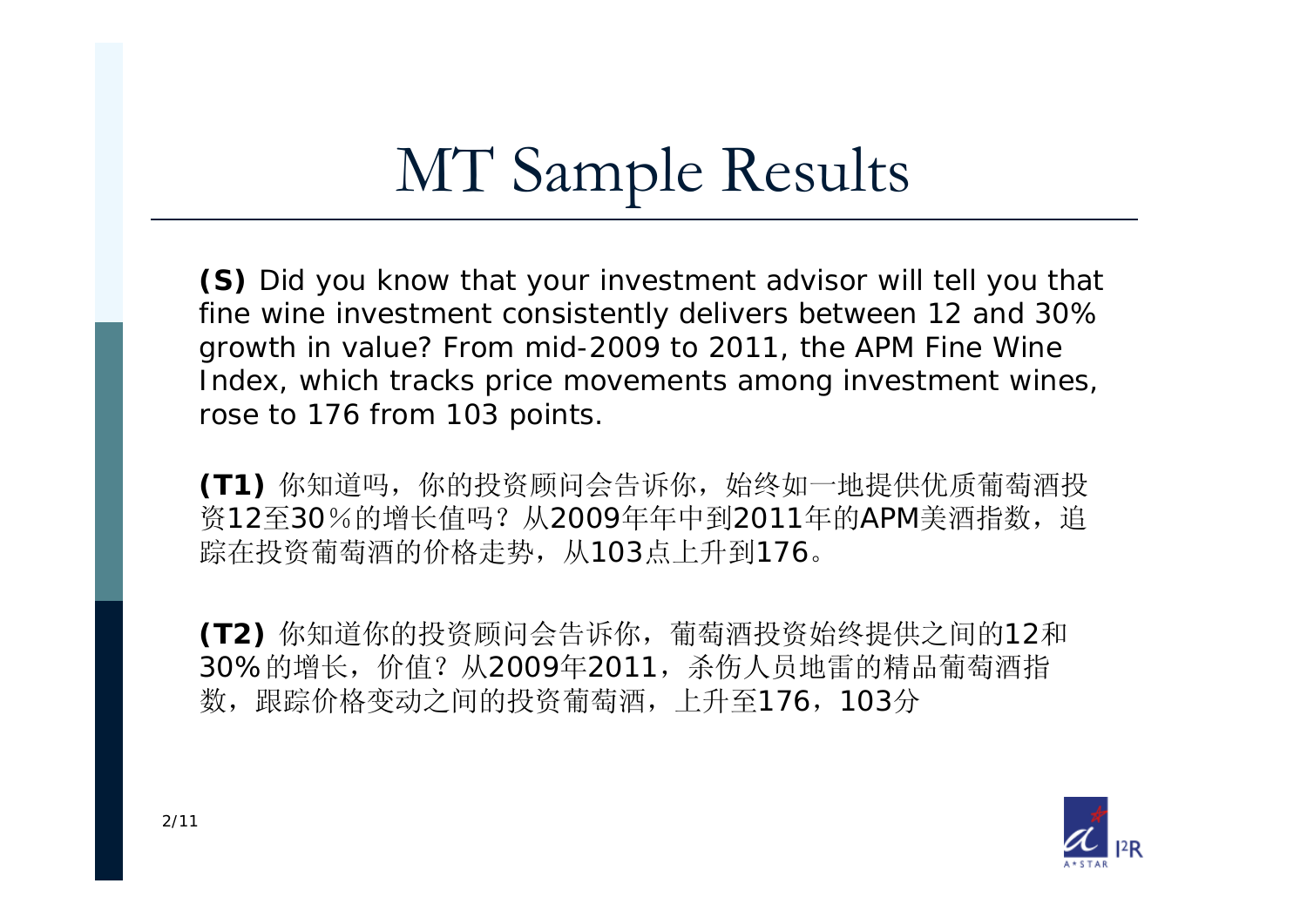### What is SMT?

### **SMT= Linguistic/Any Modeling +Statistical decision**

**Component:** 

**Modeling/Training/Decoding** 

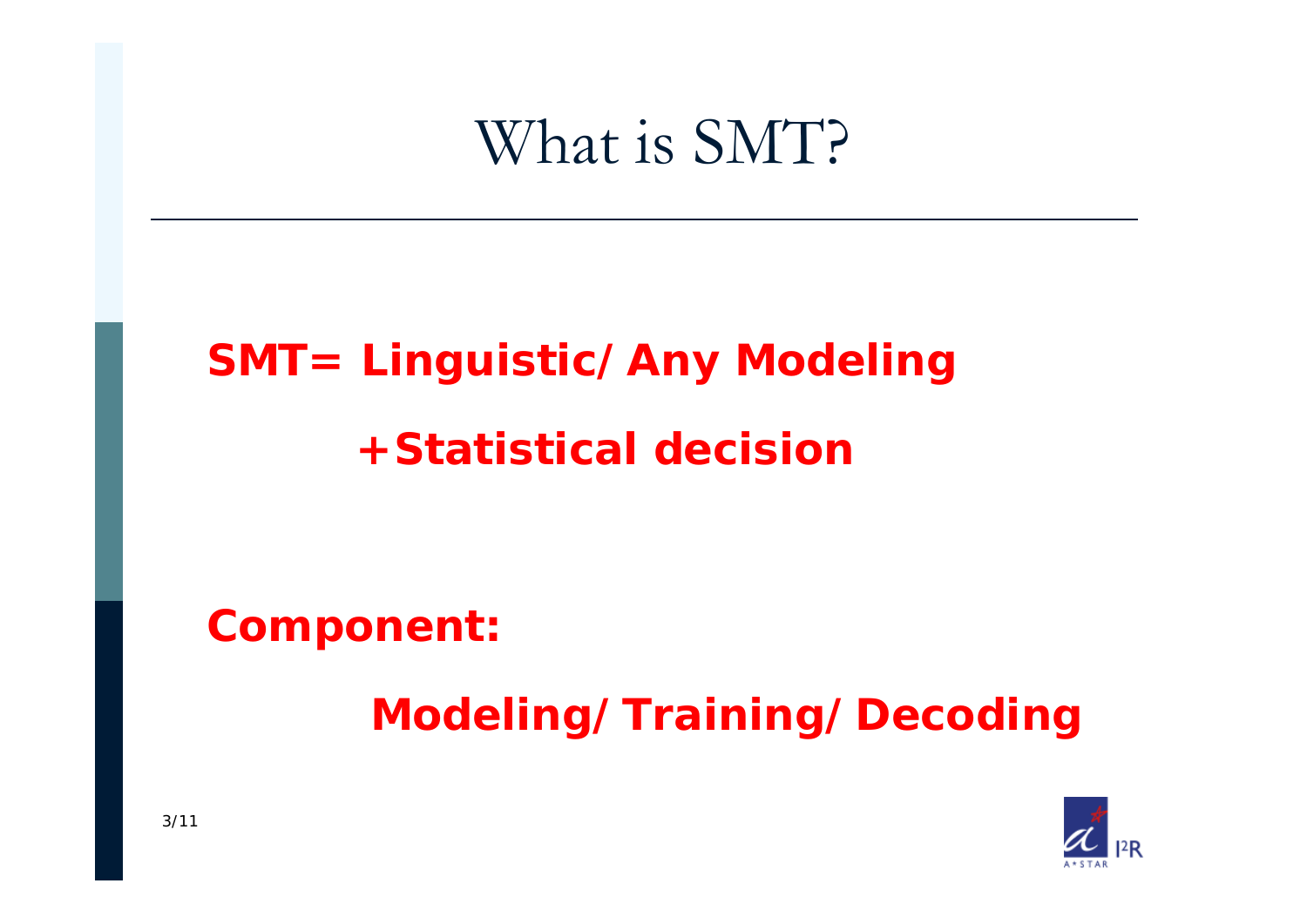## The State-of-the-Art

- <sup>\*</sup> Already achieved significant progress in recent 10 years in research and industry, but still in its infant stage.
- $*$  Many methodologies proposed and systems deployed, but still have too many issues to be solved. All the issues mixed, need to figure out the most key points.
- $\bullet$  **Modeling is one of the key points.**

 $\frac{1}{4/11}$  Viewpoints: Research vs. Industry.

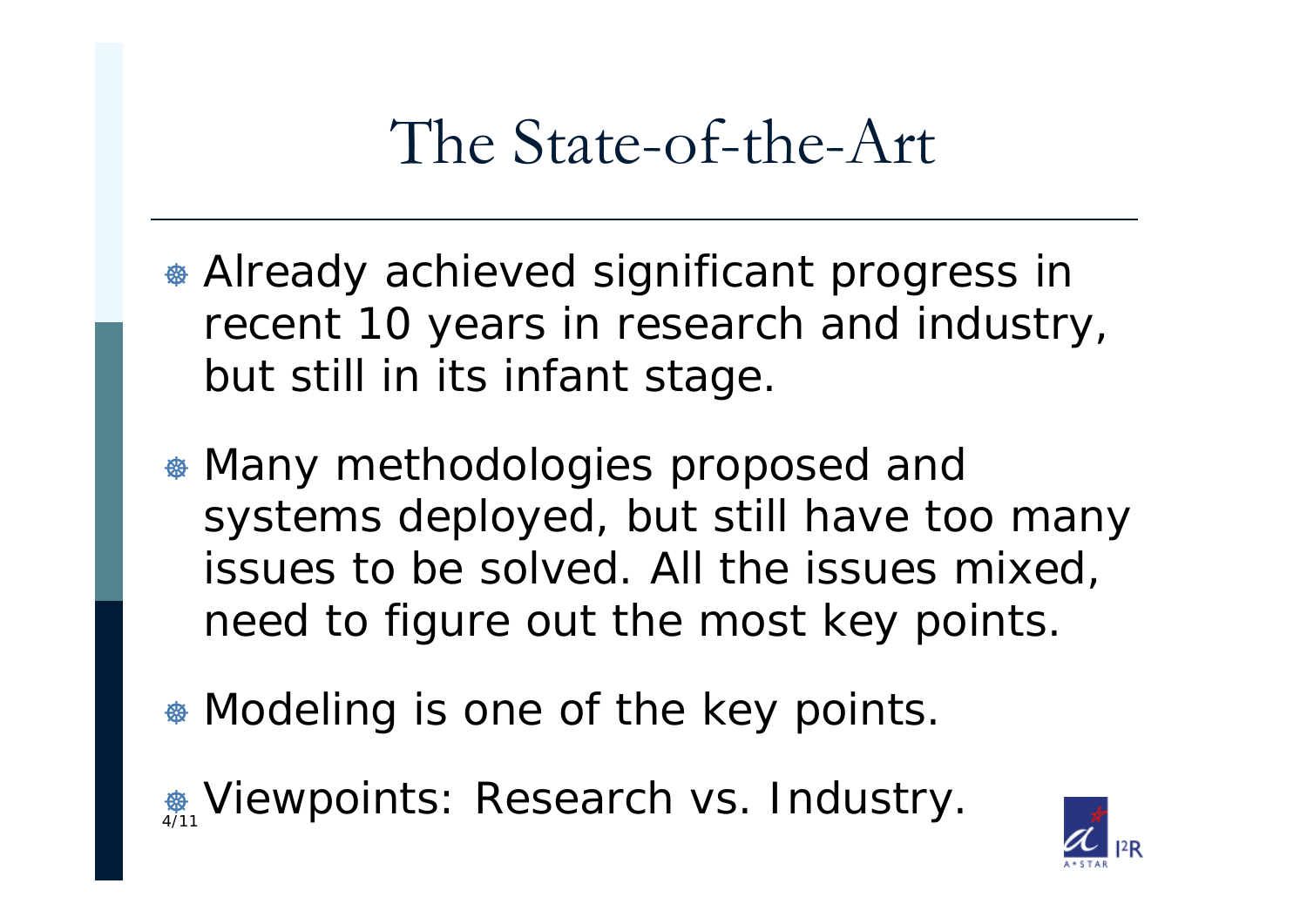# Modeling and Models

- \* Word-based
- \* Phrase-based based
- \* Syntax-based
- Shallow semantics-base

**金** ……

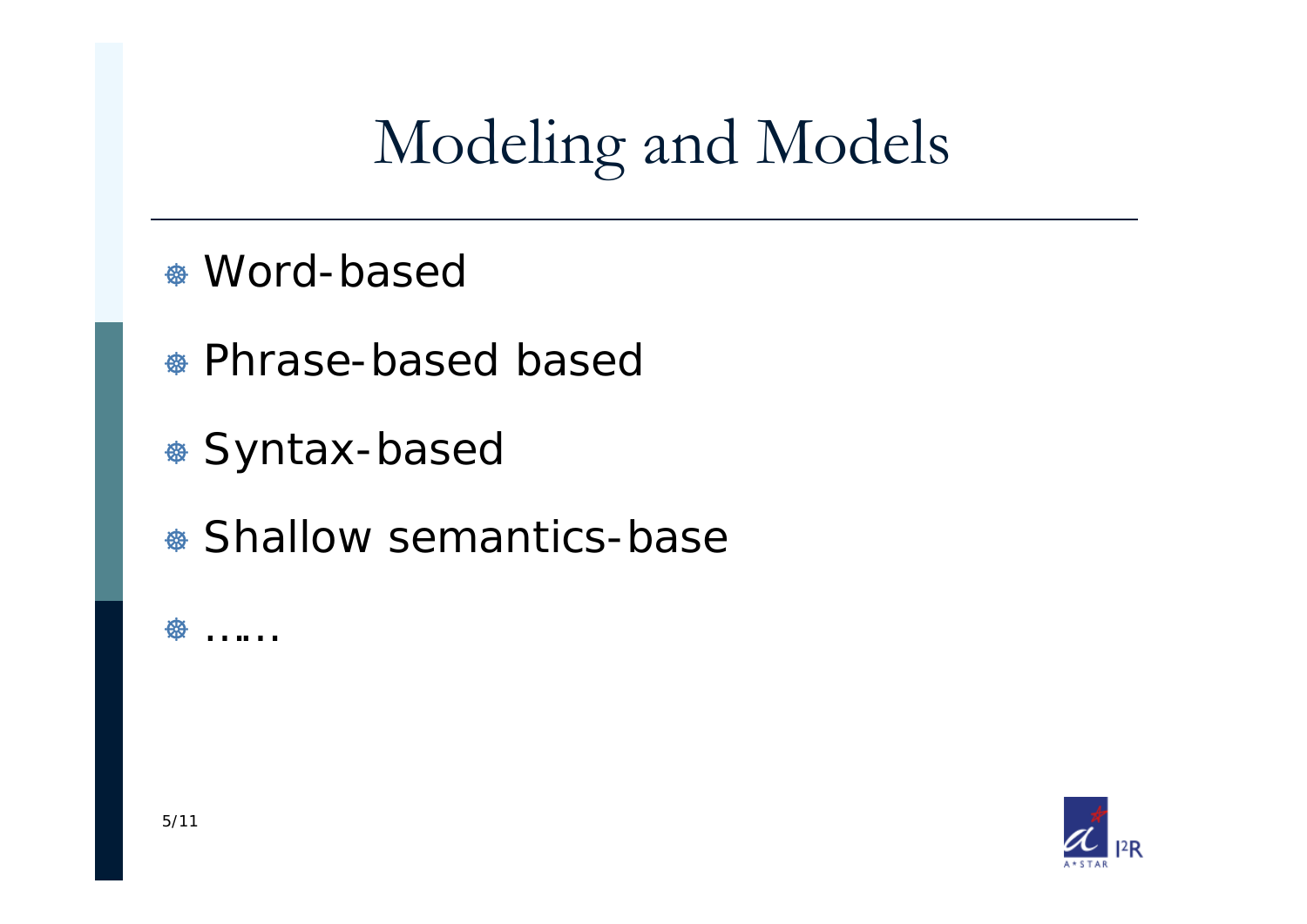# Knowledge Sources (from Och's slide)



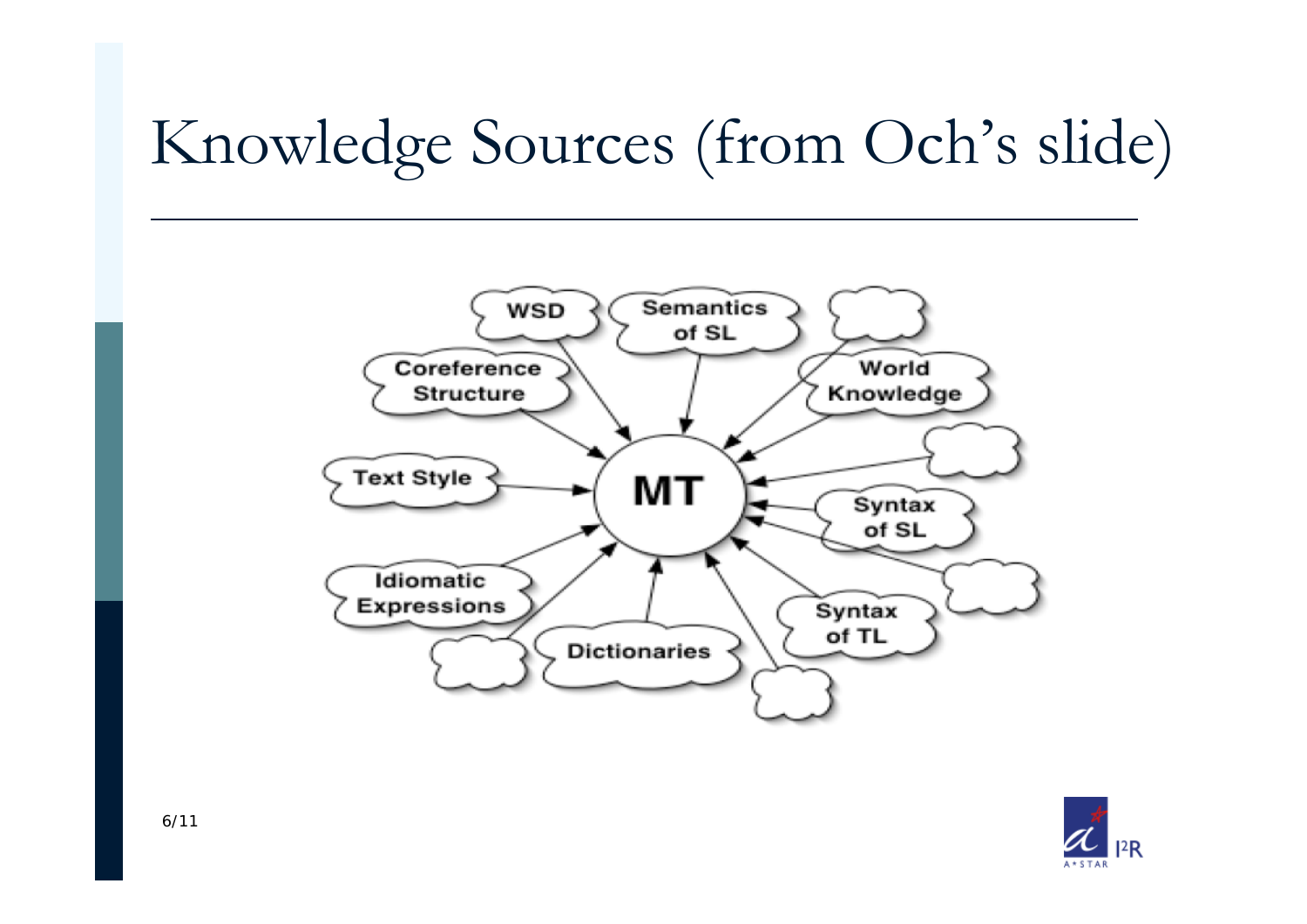# MT: An AI-Hard Problem

- \* Word Order
- \* Word Sense
- \* Idioms
- \* Structure Divergence
- \* Semantic, Concept, Culture Difference
- <sup>®</sup> MT is A Understanding Issue, the core of  $AI...$

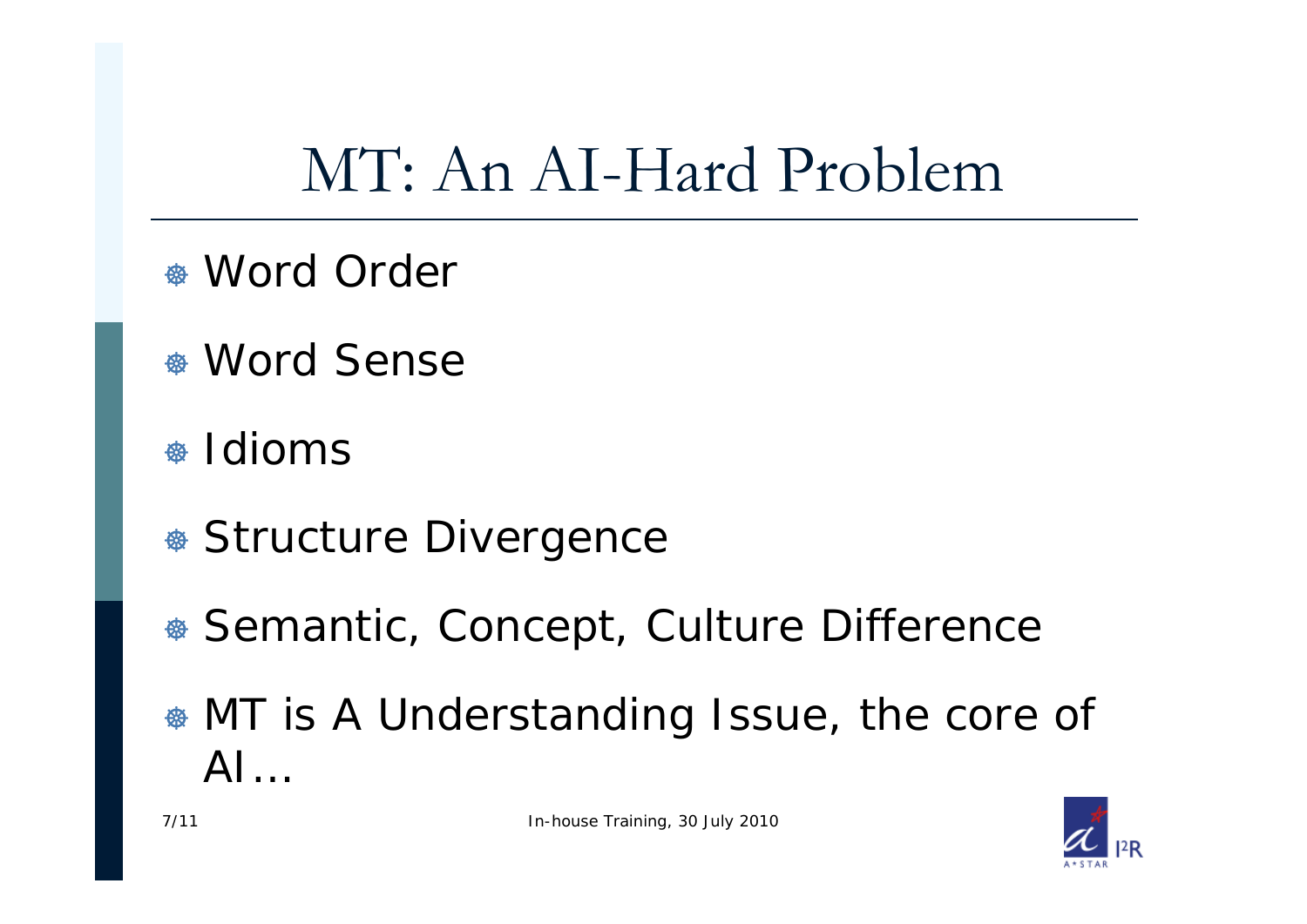# Amazing?

| Training | Dev | <b>Test</b>                        | <b>Bleu</b> |
|----------|-----|------------------------------------|-------------|
|          |     | LDC (5M) NISTO2 NISTO5 (4<br>Refs) | 0.38        |
|          |     | Part of<br>Training<br>Set (1 Ref) | >0.79       |

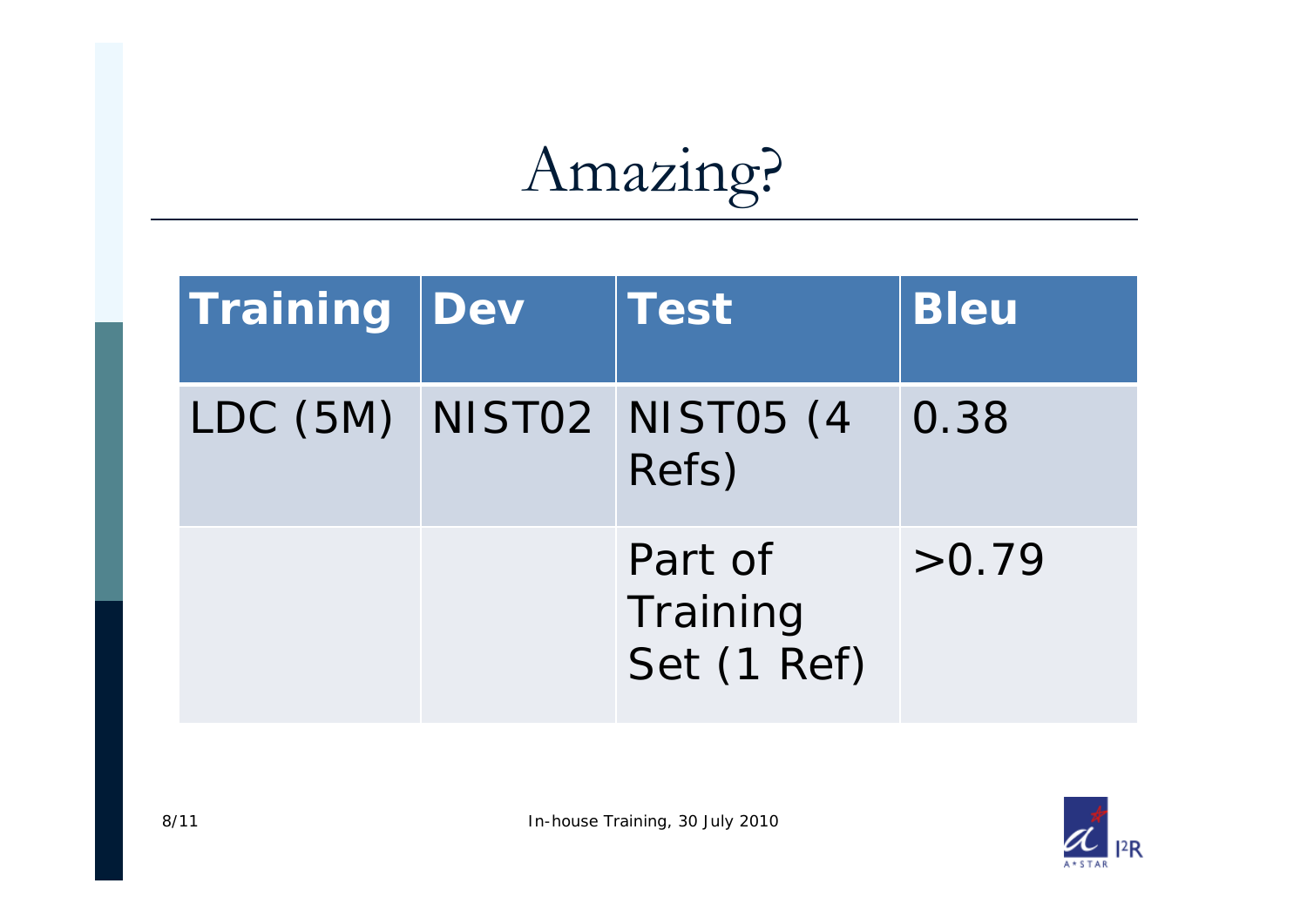Issues: too many worth exploring

- \* Over dependency on parallel corpus
- Poor generalization ability
- \* Structure divergence
- \* Advanced monolingual NLP technologies do not work well at SMT

**B** …….

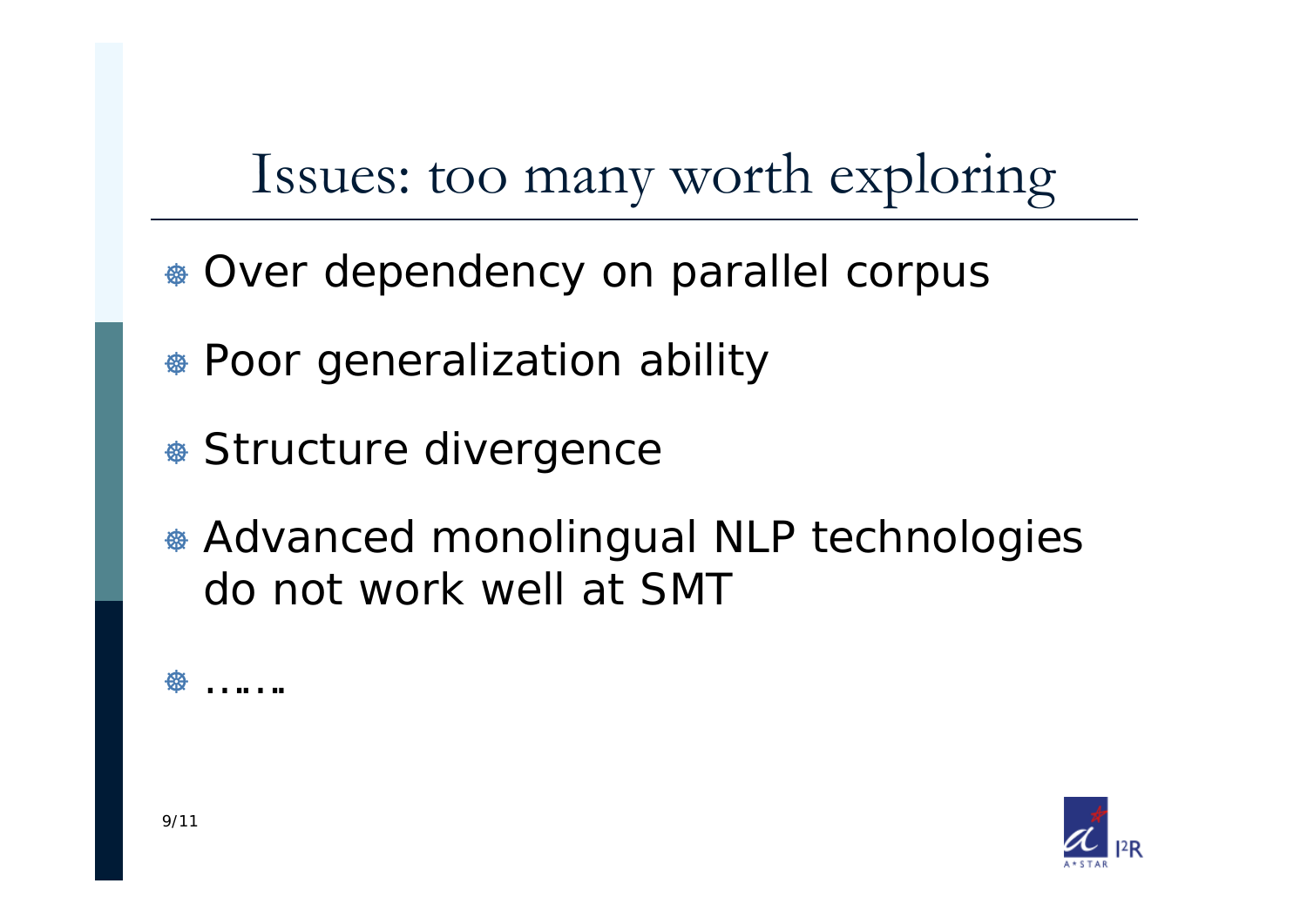# Solutions, Research Topics

- **\* MT-oriented Multilingual Grammar** Induction
- Non-parallel-corpora (monolingual) for SMT
- \* Semantics-based SMT